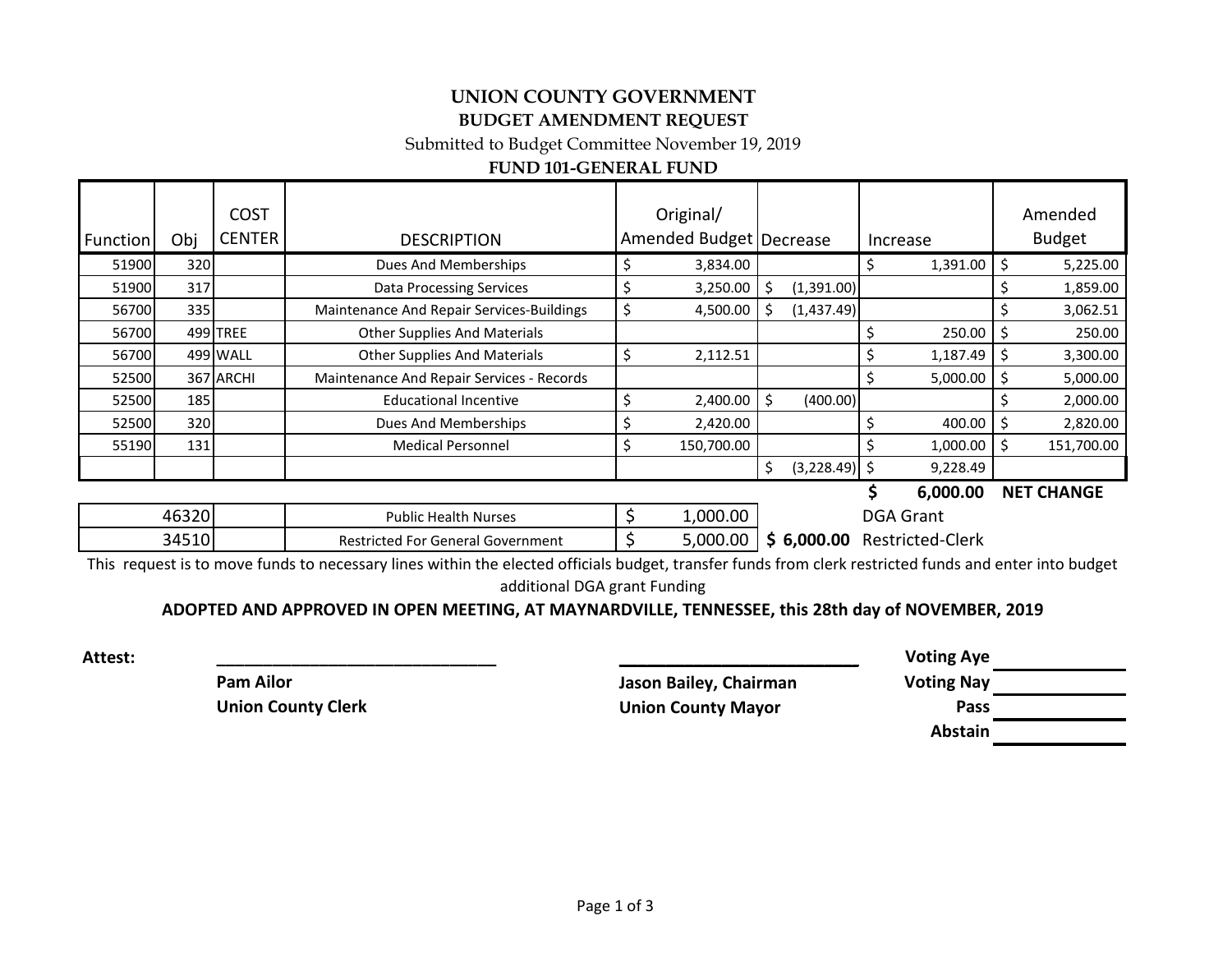### **UNION COUNTY GOVERNMENT BUDGET AMENDMENT REQUEST**

Submitted to Budget Committee November 19, 2019

#### **FUND 101-GENERAL FUND-THREE STAR GRANT**

|                 |     | <b>COST</b>   |                                         | Original/               |                          |               | Amended           |
|-----------------|-----|---------------|-----------------------------------------|-------------------------|--------------------------|---------------|-------------------|
| <b>Function</b> | Obi | <b>CENTER</b> | <b>DESCRIPTION</b>                      | Amended Budget Decrease |                          | Increase      | <b>Budget</b>     |
| 71300           |     | 399 3STAR     | <b>Other Contracted Services</b>        |                         |                          | $1,000.00$ \$ | 1,000.00          |
| 71300           |     | 429 3STAR     | Instructional Supplies And Materials    |                         |                          | $9,500.00$ \$ | 9,500.00          |
| 71300           |     | 730 3STAR     | <b>Vocational Instruction Equipment</b> |                         |                          | 39,500.00 \$  | 39,500.00         |
|                 |     |               |                                         |                         | $\overline{\phantom{a}}$ | 50.000.00     |                   |
|                 |     |               |                                         |                         |                          | 50.000.00     | <b>NET CHANGE</b> |

46990 Other State Revenues **\$ 50,000.00**

47590 Other Federal Through State **\$ 15,000.00**

This transfer request is to enter into budget the FY20 Three Star Grant to be used for CTE program

**ADOPTED AND APPROVED IN OPEN MEETING, AT MAYNARDVILLE, TENNESSEE, this 28th day of NOVEMBER, 2019**

**Attest: \_\_\_\_\_\_\_\_\_\_\_\_\_\_\_\_\_\_\_\_\_\_\_\_\_\_\_\_\_\_ \_\_\_\_\_\_\_\_\_\_\_\_\_\_\_\_\_\_\_\_\_\_\_\_\_\_\_\_\_\_ Voting Aye Pam Ailor Jason Bailey, Chairman Voting Nay Union County Clerk Union County Mayor Pass Abstain**

### **UNION COUNTY GOVERNMENT BUDGET AMENDMENT REQUEST**

Submitted to Budget Committee November 19, 2019

#### **FUND 101- GENERAL FUND- DUI Grant**

|          |     | COST          |                          | Original/               |  |           | Amended           |
|----------|-----|---------------|--------------------------|-------------------------|--|-----------|-------------------|
| Function | Obi | <b>CENTER</b> | <b>DESCRIPTION</b>       | Amended Budget Decrease |  | Increase  | <b>Budget</b>     |
| 54110    |     | 106 DUI20     | Deputy(les)              |                         |  | 11,711.00 | 11,711.00         |
| 54110    |     | 204 DUI20     | <b>State Retirement</b>  |                         |  | 593.00    | 593.00            |
| 54110    |     | 201 DUI20     | Social Security          |                         |  | 726.00    | 726.00            |
| 54110    |     | 212 DUI20     | <b>Employer Medicare</b> |                         |  | 170.00    | 170.00            |
| 54110    |     | 431 DUI20     | Law Enforcement Supplies |                         |  | 1,800.00  | 1,800.00          |
|          |     |               |                          |                         |  | 15,000.00 |                   |
|          |     |               |                          |                         |  | 15,000.00 | <b>NET CHANGE</b> |

**\$ 15,000.00 NET CHANGE**

This transfer request is to enter into budget the FY20 DUI Grant into budget

**ADOPTED AND APPROVED IN OPEN MEETING, AT MAYNARDVILLE, TENNESSEE, this 28th day of NOVEMBER, 2019**

**Pam Ailor Jason Bailey, Chairman Voting Nay Union County Clerk Union County Mayor Pass**

**Attest: \_\_\_\_\_\_\_\_\_\_\_\_\_\_\_\_\_\_\_\_\_\_\_\_\_\_\_\_\_\_ \_\_\_\_\_\_\_\_\_\_\_\_\_\_\_\_\_\_\_\_\_\_\_\_\_\_\_\_\_\_ Voting Aye Abstain**